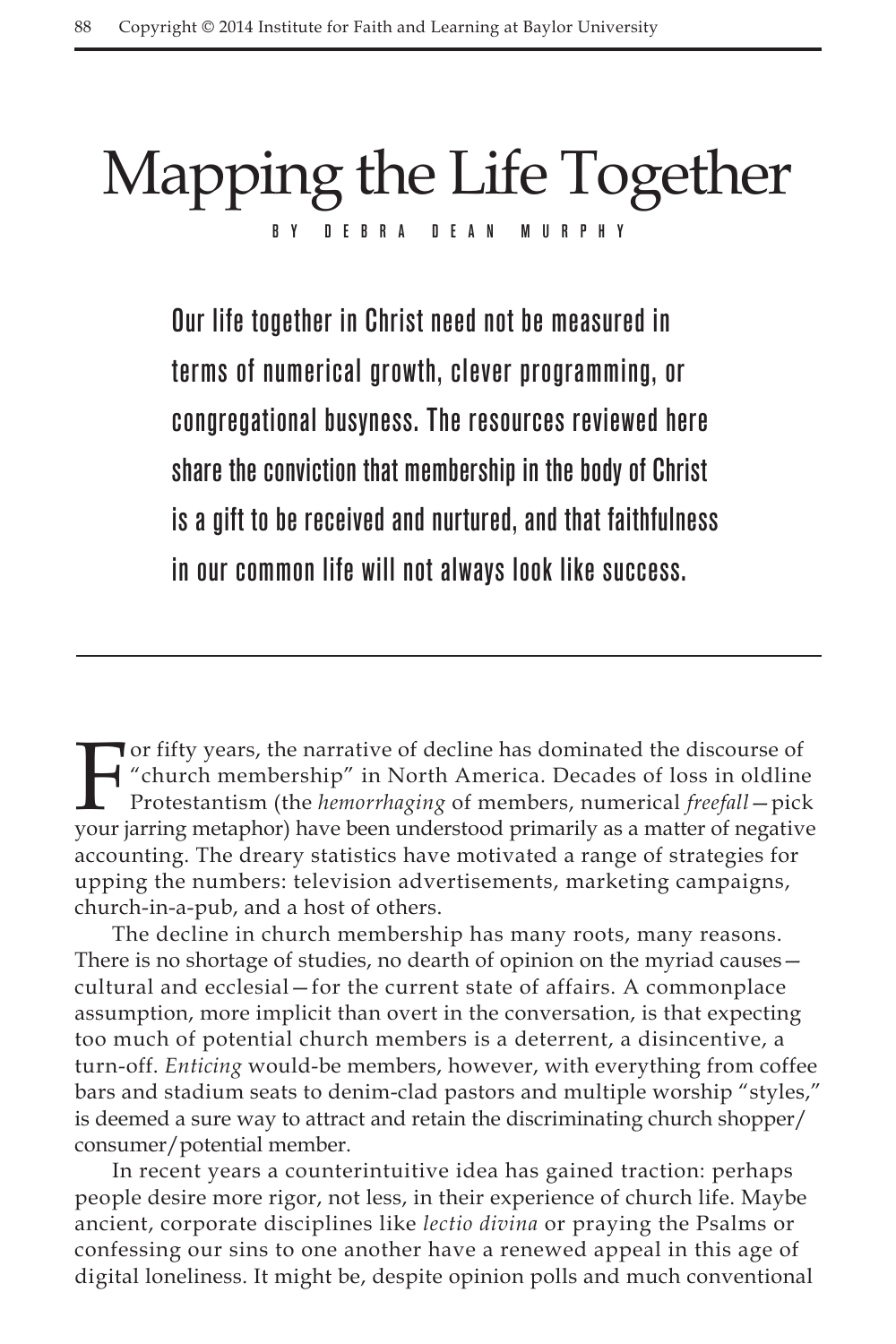wisdom, that potential church members long for accountability and the demands (and joys) of discipleship.

Two deceptively slim volumes by Dietrich Bonhoeffer, *Life Together* and *The Prayerbook of the Bible* (Minneapolis, MN: Augsburg Fortress, 2004, 234 pp., \$21.00), have long been weighty resources for those with such hunches. In *Life Together,* Bonhoeffer made public the theology that undergirded the experiment at Finkenwalde—a covert seminary for training Protestant pastors, established by the Confessing Church in 1935, and shut down by the Gestapo less than two years later. *Life Together* was enormously popular from the beginning, undergoing three additional printings in its first year of publication (1939). English-speaking Christians were also voracious in their appetite for Bonhoeffer's wisdom on Christian community. While illuminating "the day together," "the day alone," "service," and "confession and the Lord's Supper," Bonhoeffer also exposed and named and attended with pastoral care to such hazards of community as "disillusionment," "pious wishful dreaming," and "internal poisoning."

In this recent critical edition of these classic works (*Dietrich Bonhoeffer Works*, Volume 5), textual issues that plagued many of the early (and not so early) English translations (of *Life Together,* especially) have been addressed. And since all of Bonhoeffer's writings have been included in the *Works* translation project, there is consistency "throughout the corpus, with special attention paid to accepted English equivalents of technical theological and philosophical concepts" (p. viii). Moreover, the editor's introductions to both *Life Together* and *Prayerbook* (written by Geffrey B. Kelly) and the afterwords to the German editions offer rich insight on the historical context of these works and on particular textual issues within them. For instance, Kelly describes in some detail the origins of the Brothers' House within the seminary at Finkenwalde and how Bonhoeffer "had to fend off accusations that he was catholicizing the seminarians" (p. 20). And he also notes the challenges of "consistently rendering into English Bonhoeffer's German terminology and capturing as closely as possible his style of writing" (p. 21). He does this in part by explaining the difficulties (and recounting the earlier failures) in translating *Gemeinschaft* and *Gemeinde* (rendered in this volume as "community" and "congregation" respectively)*,* and by describing one of "the thorniest of all problems faced in this book…the issue of gender-inclusive language" (p. 22).

In the Afterword to *The Prayerbook,* Gerhard Ludwig Müller and Albrecht Schönherr remind contemporary readers of the need in Bonhoeffer's Germany "to fight for the value of both the Old Testament and the Old Testament people of God within the Christian church" (p. 178). And they elucidate a key feature of Bonhoeffer's treatment of the Psalms: that all prayer is christologically mediated. "Christian prayer," they write, "is not a natural self-expression directed to God, an uttering of spiritual needs, but rather a way to God. Only Jesus Christ can go this way. … He himself prays the Psalter in the humanity he has assumed" (p. 180).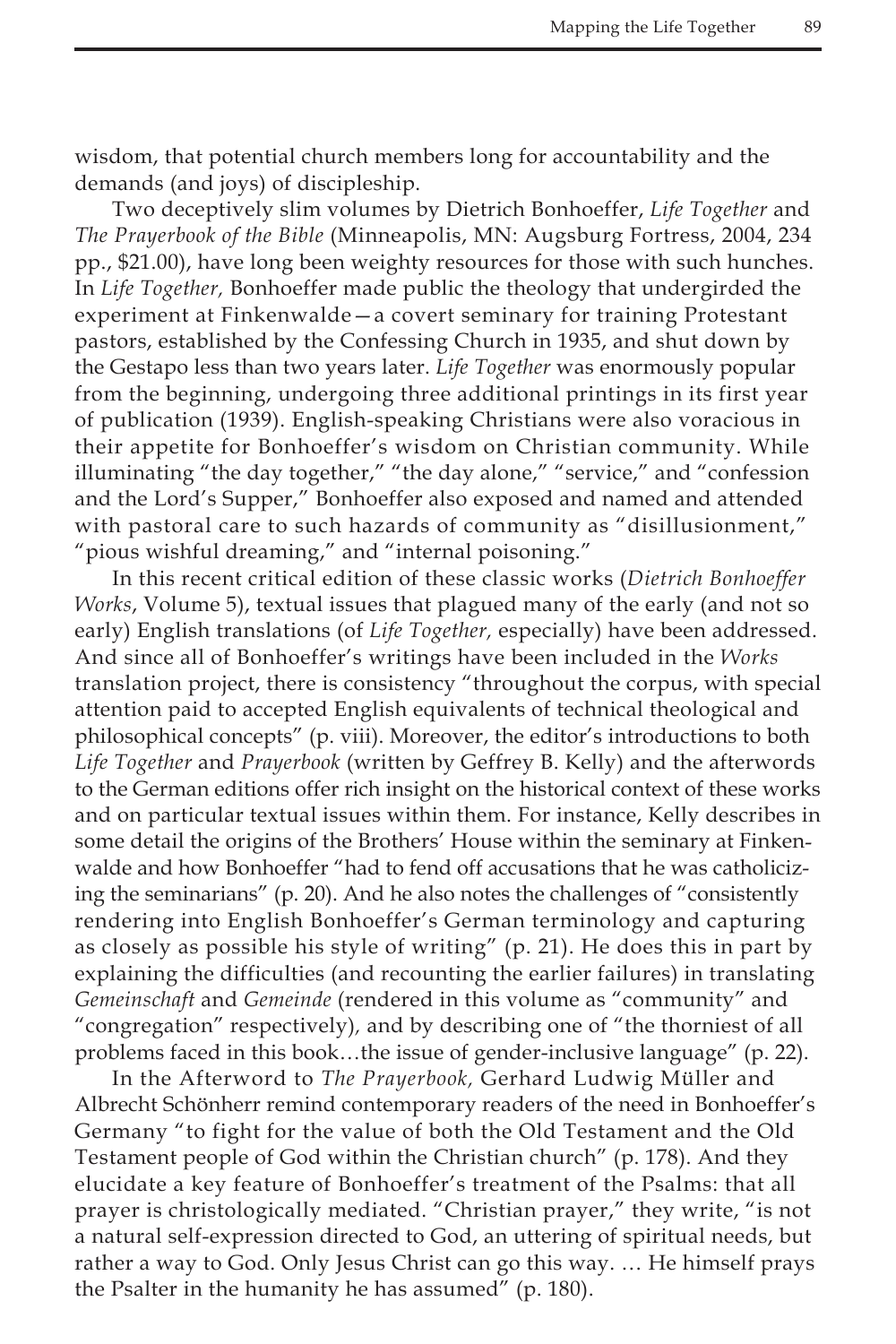But it is the power of Bonhoeffer's own vision of Christian community and of the life of prayer that most makes this volume a treasure for those who care deeply about what it means to be members of one another in the body of Christ. "Like the Christian's sanctification," Bonhoeffer says, "Christian community is a gift of God to which we have no claim. Only God knows the real condition of either our community or our sanctification.

For congregations exhausted by their efforts to *create* community, to project strength and significance for the sake of growth in membership, Bonhoeffer's words are a restorative balm—gentle permission to stop the frenetic striving to accomplish a task not given to us.

What may appear weak and insignificant to us may be great and glorious to God" (p. 38). For pastors and laypersons and congregations exhausted by their efforts to *create* community, to project strength and significance for the sake of growth in membership, Bonhoeffer's words are a restorative balm—gentle permission to stop the frenetic striving to accomplish a task not given to us. And when Bonhoeffer

writes of the gifts of daily disciplines such as silence—"real stillness, really holding one's tongue" (p. 85)—his wisdom serves not only the growth in maturity of the individual but that of the community as well.

In *Prayerbook,* Bonhoeffer, true to his christocentric hermeneutic, challenges our interpretive narcissism: "If we want to read and to pray the prayers of the Bible, and especially the Psalms, we must not, therefore, first ask what they have to do with us, but what they have to do with Jesus Christ" (p. 157). When we do this, we discover that the Psalter "is the prayer of the human nature assumed by Christ" and "it can become our prayer only because it was his prayer" (p. 160). After offering some preliminary observations about the Psalms (their authorship, musicality, and centrality in worship), Bonhoeffer classifies the psalms according to the themes of Creation, the Law, the History of Salvation, the Messiah, the Church, Life, Suffering, Guilt, and Enemies. In regard to this last theme, he notes the "shocking frequency" with which psalms of vengeance "penetrate the entire Psalter" (p. 174). His insights are remarkable:

God's vengeance did not fall on the sinners, but on the only sinless one, the Son of God, who stood in the place of sinners…. So the psalm of vengeance leads to the cross of Jesus and to the love of God that forgives enemies. I cannot forgive the enemies of God by myself, only the crucified Christ can; and I can forgive through him. So the carrying out of vengeance becomes grace for all in Jesus Christ. (p. 175)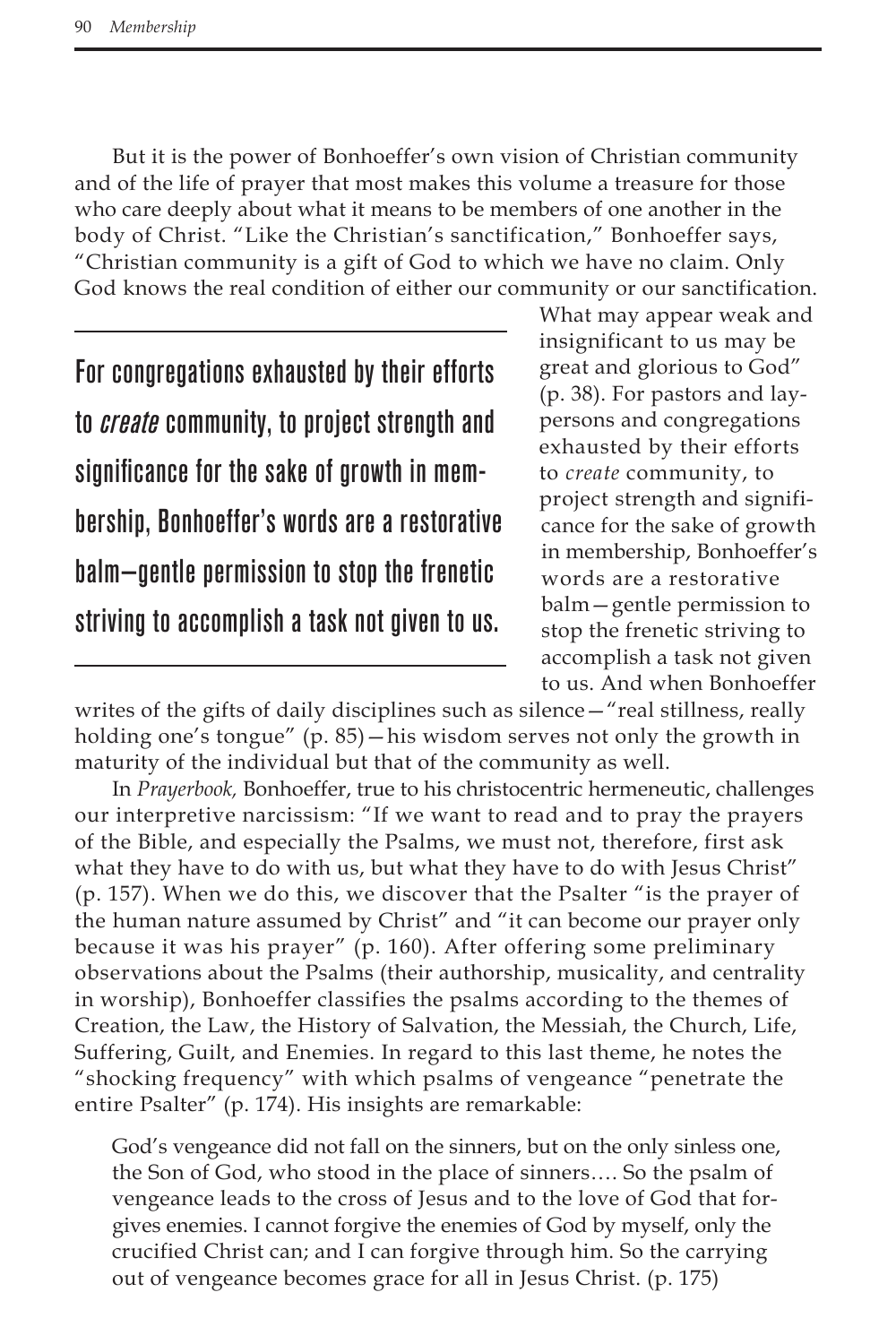## 缀

*A Shared Christian Life* by Ben Witherington III (Nashville, TN: Abingdon Press, 2012, 200 pp., \$14.99) is a recent contribution to the cottage industry of books on Wesleyan spirituality. Designed for small group study, the book's two parts—Spirituality as Life in the Body of Christ and The Individual Context: the Believer as a Member of the Body—address Witherington's concern to "get away from certain unhelpful models of spiritual formation and practice" (p. ix). These include "extreme monastic models of piety" which are not conducive to "the normal Christian life"  $(p, x)$  – a phrase that appears several times in the book. Other dangers include individualism, self-centeredness, and an obsessive regard for feelings in gauging one's spiritual health.

*A Shared Christian Life* makes extensive use of John Wesley's observations and recommendations regarding spiritual formation for individuals and communities, including Wesley's familiar advice on the means of grace (prayer, scripture study, holy communion—avail yourself of them often!), and his perhaps lesser known views on "the wilderness state" and its dangers for thwarting wholeheartedness in Christian living. This state is not the dark night of the soul of St. John of the Cross—a condition, Witherington contends, that Wesley found "unbiblical." Rather, according to Wesley, "the want of striving, spiritual sloth…keeps your soul in darkness" (p. 63).

A quibble with Witherington's thesis: In the book's introduction, he warns against the kinds of advice in the literature of spiritual formation "that promote extreme introspection, individual isolation and individualistic seeking, spiritual athleticism of various kinds, and even spiritual navelgazing of a sort" (p. viii). More than once, and perhaps unintentionally, he seems to equate such tendencies with monasticism past and present, striking a dismissive tone when he (mis)quotes Shakespeare to report that "it seems almost as if ordinary Christians are being told 'get thee to a nunnery' if you want to be truly spiritually formed" (p. viii). Witherington does not want to discourage the earnest disciple—fair enough. But Methodism historically has valued the gifts of the church catholic—including the varied riches of monastic spirituality—for understanding and living the shared Christian life.

# Kon

"Spiritual formation is *the* task of the church. Period." So argues James C. Wilhoit in *Spiritual Formation as if the Church Mattered* (Grand Rapids, MI: Baker Academic, 2008, 240 pp., \$23.99). Writing, he says, as an evangelical and out of his experience teaching Christian Formation and Ministry at Wheaton College, Wilhoit's aim is to "set forward a curriculum for Christlikeness grounded in the gospel and the grace that makes it possible" (p. 205). The book bears many of the marks of a pedagogical framing of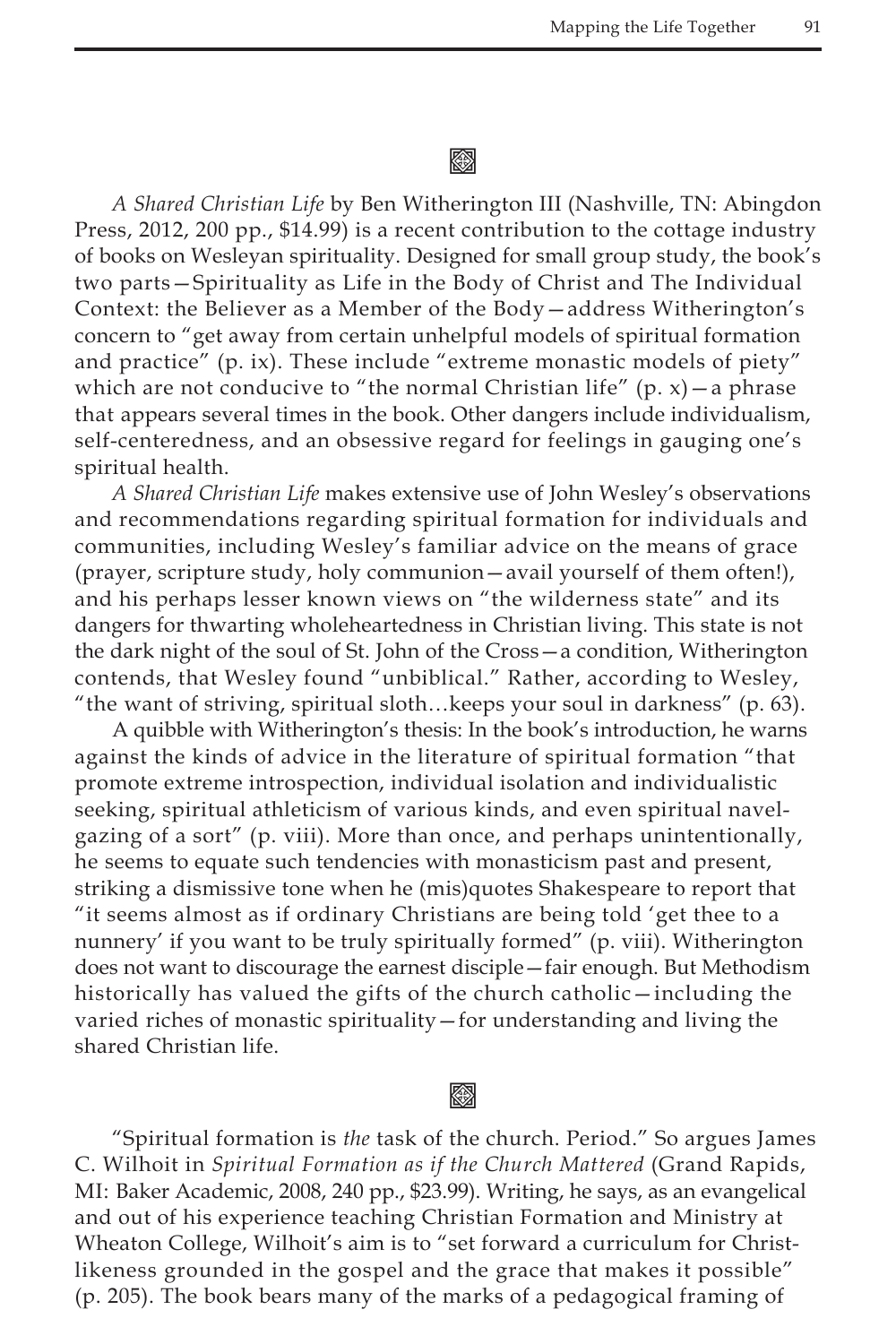formation: graphs, tables, charts, and other visuals, and a detailed, wideranging account of what Wilhoit calls "the four Rs" of spiritual formation: receiving, remembering, responding, and relating. We receive "the healing, vitalizing, sustaining, and strengthening grace of God" through a stance of openness/brokenness—"a disciplined 'showing up' to meet God" (p. 57). We remember that we are God's beloved through "a willing humility to learn" (p. 104). We "respond to God's gospel of love and forgiveness with love and service to God and to those around us" (p. 147). And we are designed "to live and grow in relationship with [our Creator] and in human community" (p. 177).

One might take issue with some of Wilhoit's claims that seem to lack nuance—for example: "Spiritual formation is at the heart of [the church's] whole purpose for existence" (p. 15). And while his urgency is warranted, given the sad state of substantive formation efforts in most churches, his "lifelong course of study designed to promote spiritual transformation" can feel at times a bit too tidy and prescriptive (p. 50). Here Bonhoeffer's admonition in *Life Together* comes to mind: "The existence of any Christian communal life essentially depends on whether or not it succeeds at the right time in promoting the ability to distinguish between a human ideal and God's reality" (p. 45). Yet *Spiritual Formation as if the Church Mattered* vast in its vision and execution—is deeply rooted in Scripture, generous with its many interlocutors, and rich in wisdom born of experience and a love for the Church.

### k)

The "Church Membership" pamphlet produced by the Ekklesia Project (*www.ekklesiaproject.org*) deals practically and specifically with "the great adventure" of becoming part of a congregation or parish. Written in an accessible style by John McFadden and David McCarthy, this brief document is dense with wisdom on a range of matters that newcomers to the faith and seasoned Christians alike can benefit from. Noting that Christian community is called and gathered by God (not established or sustained by us), McFadden and McCarthy spell out what this calling looks like:

We are called to depend upon one another. We are called to a way of *peace* where we reject vengeance, not returning violence for violence. We are called to a way of reconciliation, taking the first step to peace with our enemies. We are called to *love—*not just a sentimental 'feeling good,' but a love that can heal broken relationships and resist injustice. This is the kind of love that stands with victims of abuse, the kind of love that fills us with passion for the good things in life. This is the love that moves us to extend hospitality to our neighbor. We have been called by God to a common life, in God's name and not our own. This is a daunting, breathtaking, and wonderful call. (p. 4)